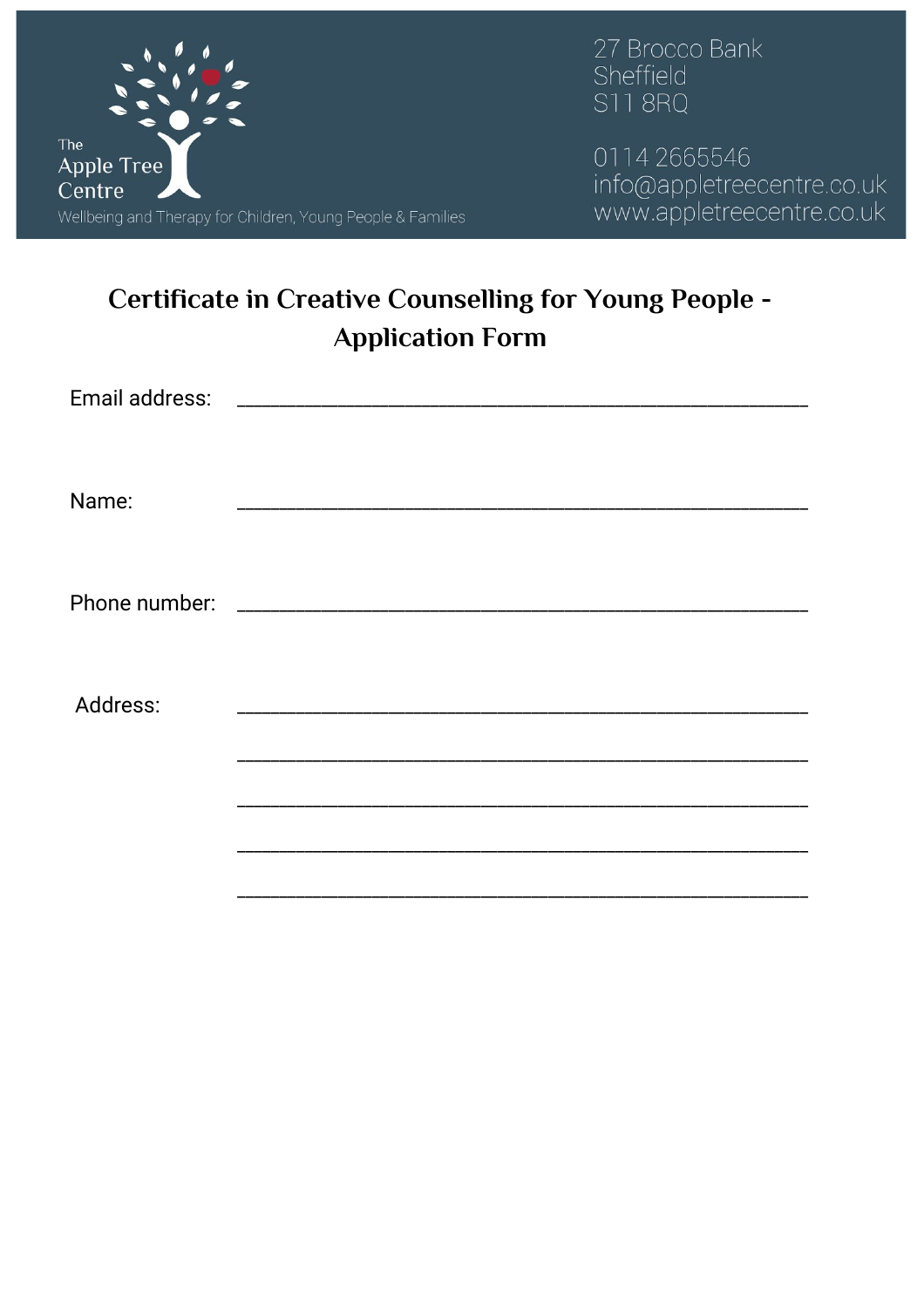## Training and Professional Background

Participants in this post-qualifying certificate course will need a thorough grounding in their own therapeutic discipline, as well as a basic understanding of child development, familiarity with the principles of the Person Centred approach, and an interest in using creative approaches to therapy. Please use this section to demonstrate how you meet these requirements.

### Professional training and qualifications

Please include the dates, course title and training body for any significant training undertaken, and any additional relevant information regarding how this relates to the requirements listed above.

I would also like to book a place on 'Non-Directive Play Therapy: Principles and Practice'. This two-day training will take place on 13th-14th October 2017 and meets several of the prerequisites for the Certificate in Creative Counselling for Young People. See website for more details.

❏ Yes

❏ No

❏ Unsure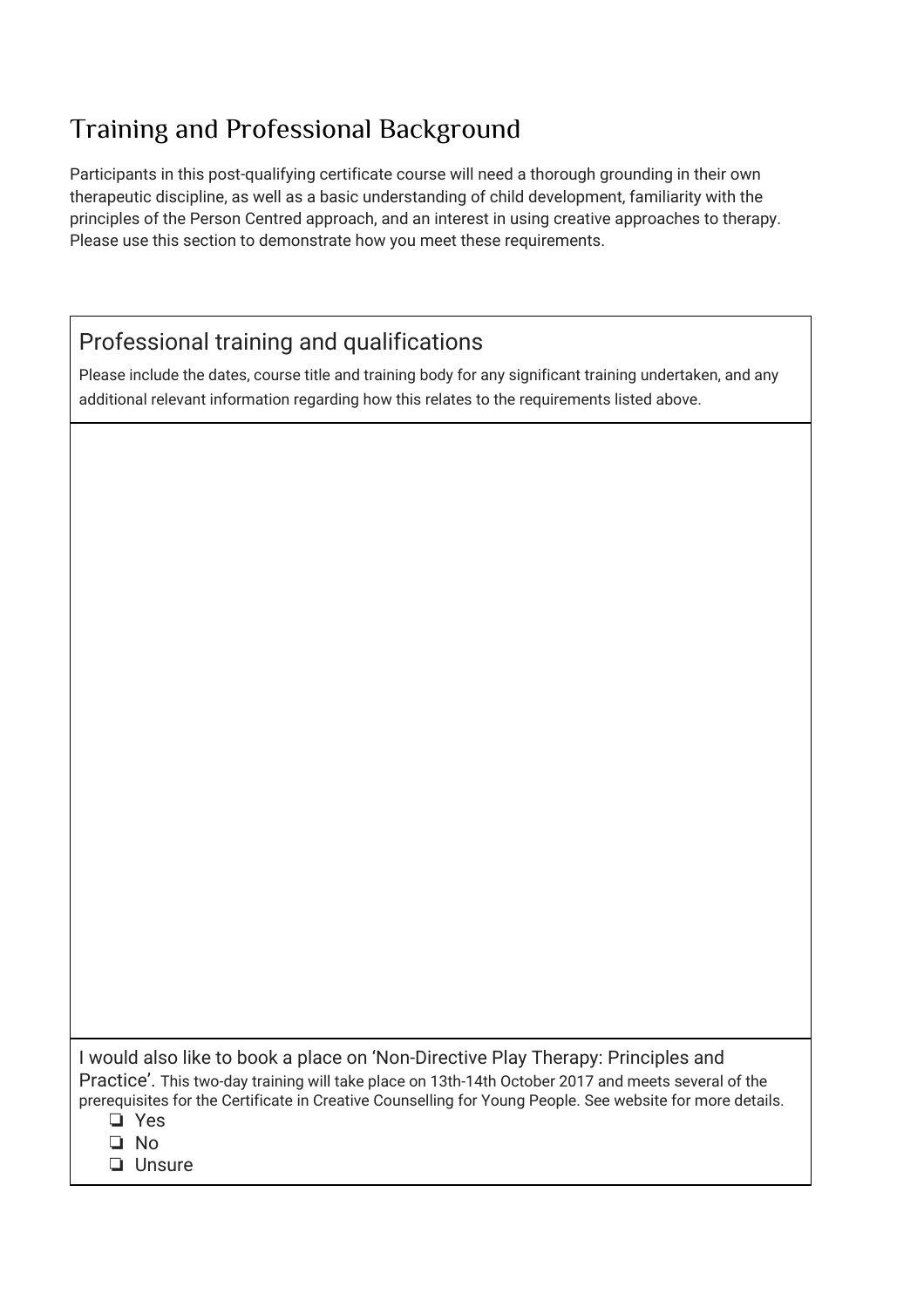## Work experience

Please give details of your counselling / therapy practice, and any additional work with children and young people, including dates. You can include both paid and voluntary experience.

## Current employment